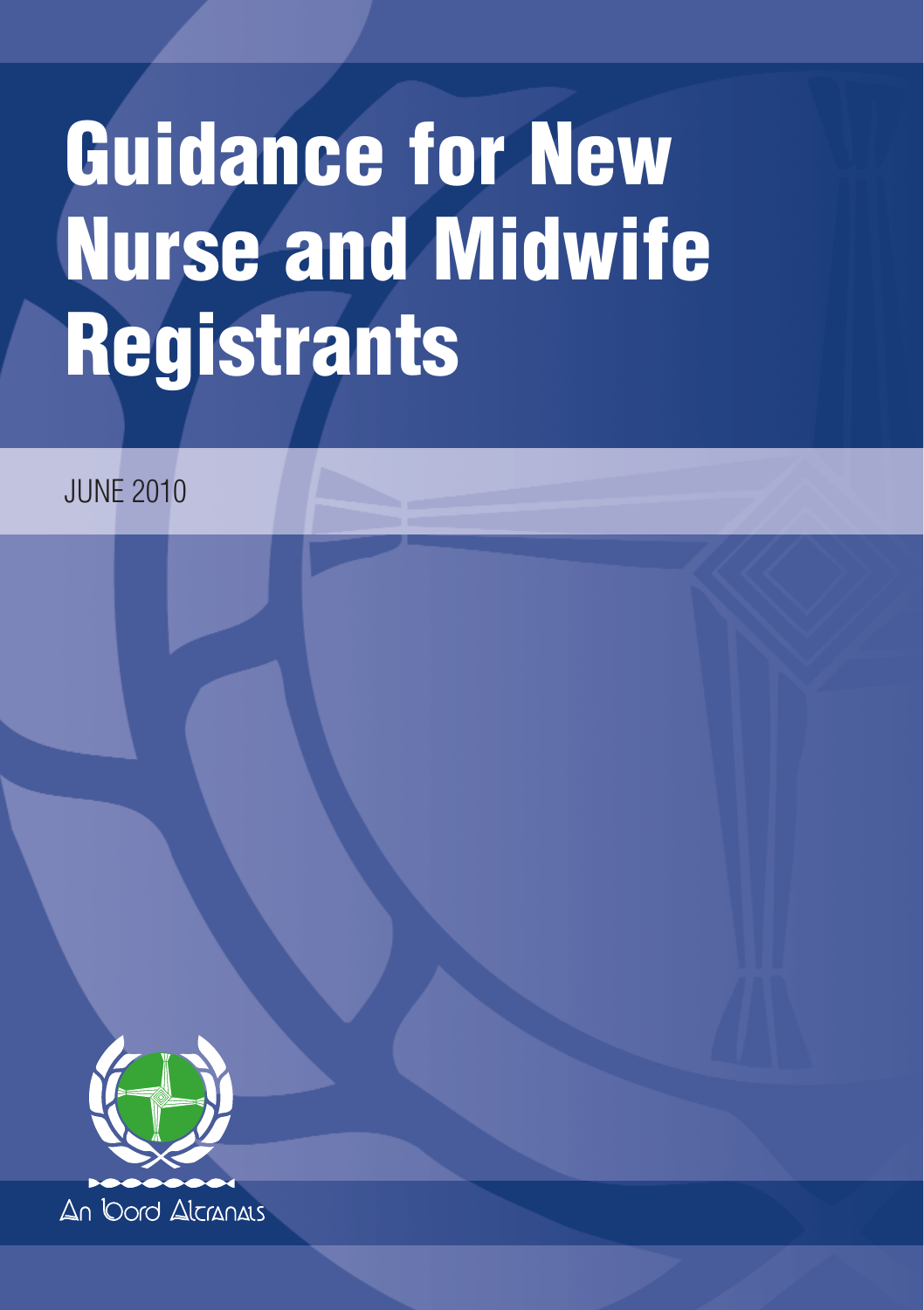## **Foreword**

Welcome to the profession of nursing and midwifery within Ireland. Nurses and midwives make a significant contribution to society in providing safe quality health care. An Bord Altranais has developed this guidance document to assist you as a first time registrant to understand your role as a professional nurse or midwife and give you an overview of the functions of the regulator (An Bord Altranais). I hope you find this publication useful.

Wishing you well in a rewarding and fulfilling career.

 $\frac{1}{\sqrt{2}}$ 

Anne Carrigy President, An Bord Altranais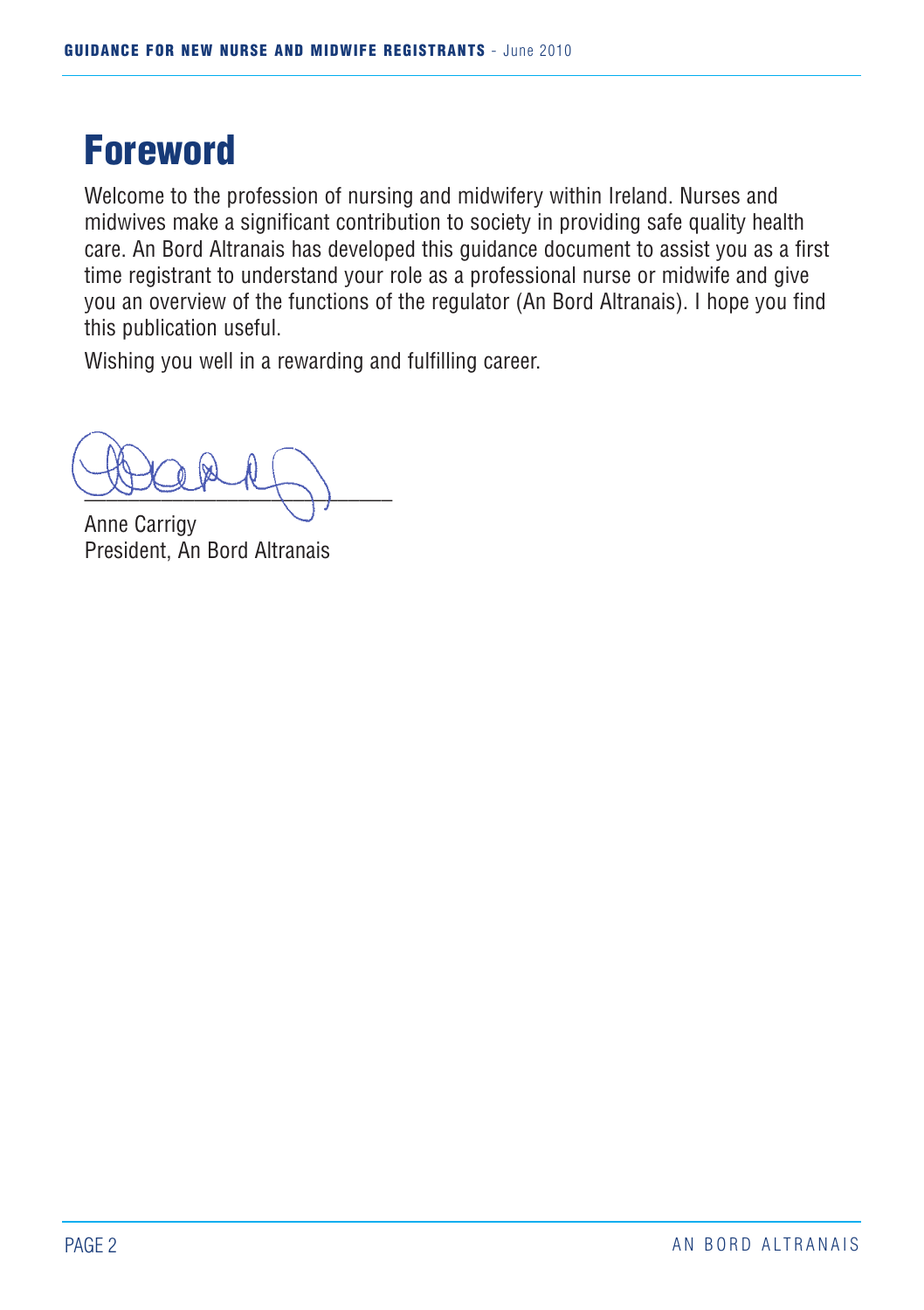## **Introduction**

An Bord Altranais (the Nursing Board) is the statutory regulatory body for the nursing and midwifery professions, with responsibility for the registration, regulation and education of nurses and midwives in Ireland. The functions of An Bord Altranais are defined in the Nurses Act, 1985 (Government of Ireland, 1985). These functions relate to the promotion of high standards of professional education and training and professional conduct among nurses and midwives, and include:

- 1. Maintaining the Register of Nurses and Midwives;
- 2. Ensuring the provision of both pre-registration and post-registration nursing and midwifery education in accordance with the relevant Requirements and Standards;
- 3. Ensuring that education and training programmes comply with European Union (EU) Directives on general nursing;
- 4. Operating fitness to practise procedures; and
- 5. Providing guidance to the professions.

Protecting the public in matters relating to nursing and midwifery is implicit in the functions of An Bord Altranais. Under the *Nurses Act. 1985*, the Board is accountable and responsible to the Minister for Health and Children, the public and the professions, for providing and maintaining a safe, appropriate and responsive system for professional regulation and guidance to nurses and midwives.

Registration assures the patient<sup>1</sup>, the general public, employers and colleagues of the registrant's accountability to An Bord Altranais in meeting and maintaining the competencies and standards of the nursing and midwifery professions. An Bord Altranais believes that the information and guidance offered in this publication provides the required professional knowledge to enable the new registrant to become familiar with the role of a professional registered nurse or midwife and with the functions of An Bord Altranais.

#### **This Guidance provides an overview of:**

- Registration
- Clinical Practice
- Language Competence
- Responsibilities to Students and Junior Colleagues for Education and Training
- Fitness to Practise

 $1$  The word patient also represents client and service user in this document.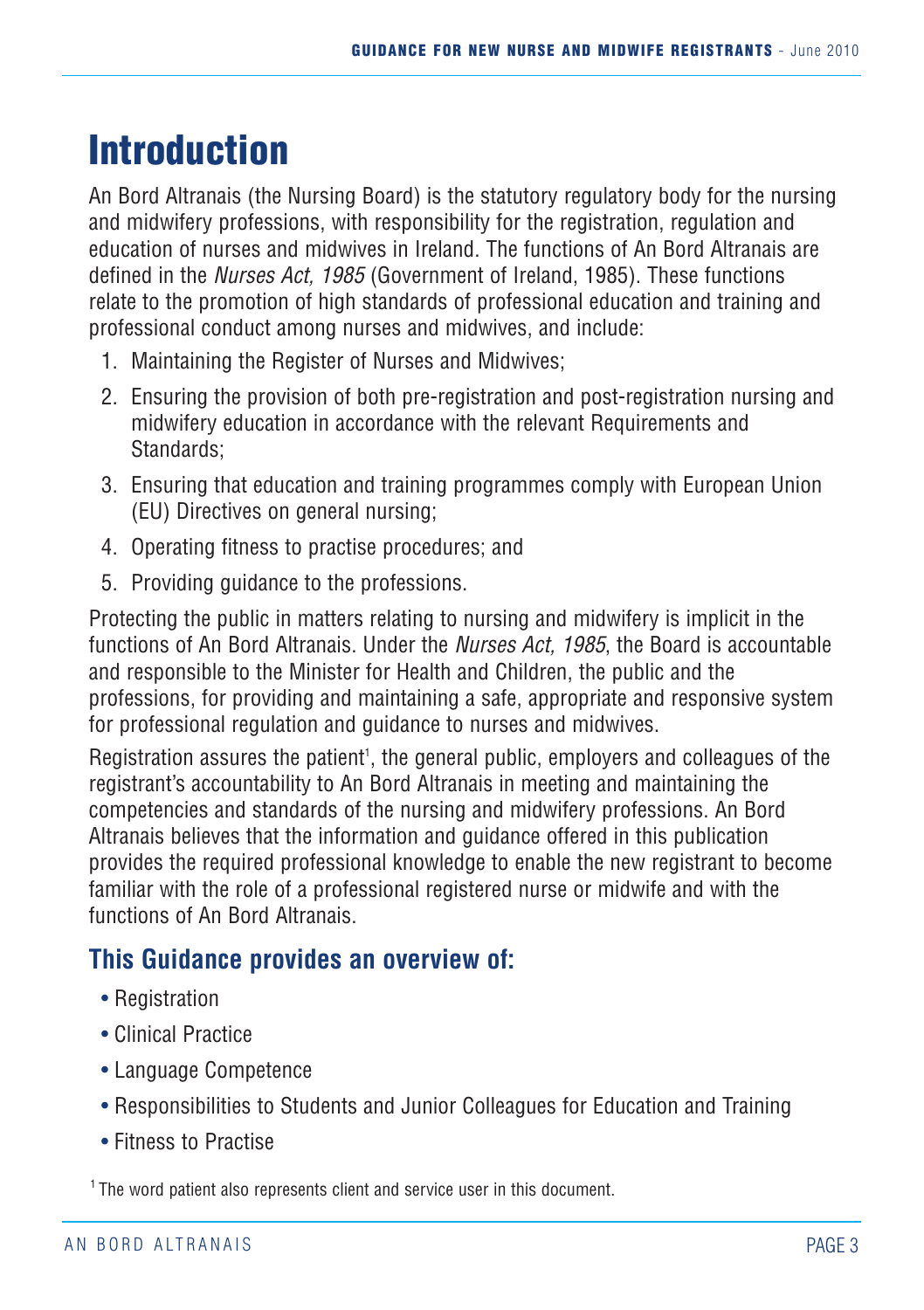## **Registration**

The titles of nurse and midwife are protected under the *Nurses Act, 1985'*. A person cannot call themselves, or use the title of, nurse or midwife without being registered with An Bord Altranais. The individual must be registered with An Bord Altranais in order to commence employment or practice as a nurse/midwife in Ireland. Registration assures the public, employers and colleagues of the registrant's accountability to An Bord Altranais in meeting and maintaining the competencies and standards of the professions.

When a successful applicant's name is placed on the Register, the following documentation will be sent to the individual:

- Registration Certificate for the Division in which registration has been granted
- Annual Retention Card which includes a Personal Identification Number
- Application form for An Bord Altranais badge
- Direct Debit mandate for future Annual Retention Fee payments
- Relevant publications issued by An Bord Altranais.

Each nurse/midwife is required to pay an annual retention fee to maintain her/his active registration. The Registration Department notifies all registrants each November of this annual requirement for fee payment, which is due on the following January 1st. It is the responsibility of each practicing nurse/midwife to maintain active registration, as evidenced by payment of the annual retention fee. Non-payment of the retention fee will lead to erasure of the individual's name from the Register of An Bord Altranais.

The nurse/midwife must communicate in writing, any change of name or address to An Bord Altranais to ensure accuracy of Register information for any future contact. The Personal Identification Number (PIN) must be provided in all correspondence with An Bord Altranais.

If any registration document (and/or PIN card) is lost or stolen, the nurse/midwife must report this immediately to An Bord Altranais.

An Bord Altranais maintains an Inactive File for registered nurses/registered midwives who declare that they are not actively practicing or employed in the nursing or midwifery profession in Ireland3 .

Any individual can check the registration status of a nurse or midwife by accessing the Online Register at www.nursingboard.ie

 $2$  The Act states that "nurse" means a woman or a man whose name is entered in the Register and includes a midwife and "nursing" includes "midwifery".

<sup>&</sup>lt;sup>3</sup> The Application Inactive File form must be completed and submitted to the Nursing Board in order for the registrant's name to be placed on the Inactive file.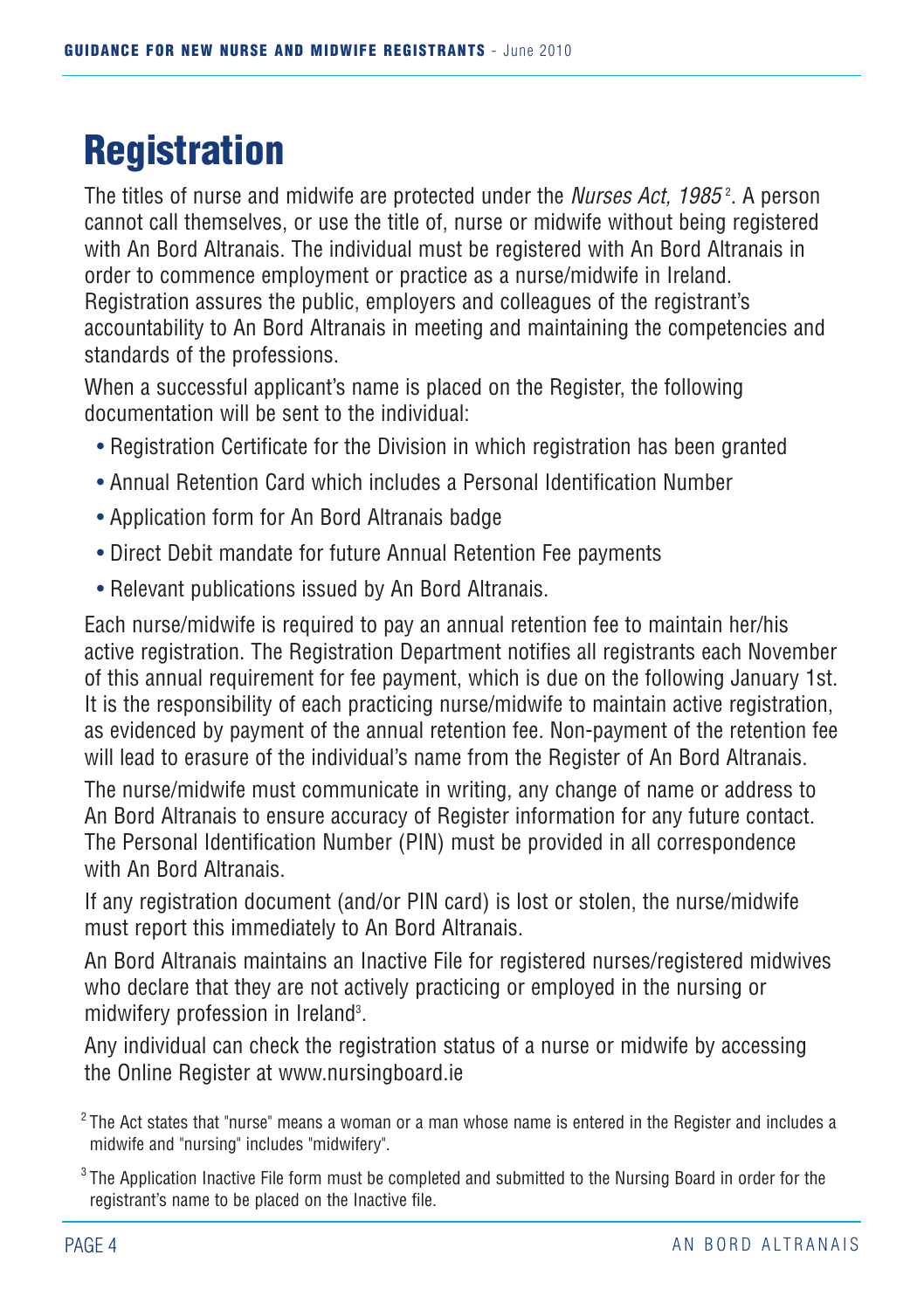## **Clinical Practice**

As a registered professional the nurse/midwife has a duty of care to ensure safe clinical practice in the work setting/environment.

Nurses and midwives must ensure that the care of the patient is their primary concern. The aim of nursing and midwifery professions is to provide the highest standard of care to patients. Therefore, nursing and midwifery practice should be based on the principles of professional conduct as outlined in The Code of Professional Conduct for each Nurse and Midwife (An Bord Altranais, 2000a).

The purpose of the Code is to provide a framework to assist each nurse and midwife to make professional decisions, carry out her/his responsibilities and maintain high standards of professional conduct. It makes explicit that each registered nurse and midwife is accountable for her/his own practice.

An Bord Altranais has published guidelines for nurses and midwives to facilitate their decision-making in the context of professional practice and regulation. These guidance documents aim to support a nurse or midwife in determining her/his scope of practice in association with related legislation and health care policy.

The Scope of Nursing and Midwifery Practice Framework (An Bord Altranais, 2000b) provides nurses and midwives with professional guidance and support on matters relating to clinical practice. The term 'scope of practice' refers to the range of roles, functions, responsibilities and activities, which a registered nurse and midwife is educated, competent, and has the authority to perform.

This guidance document provides a decision-making framework to assist nurses and midwives in making decisions about the scope of their clinical practice. Each individual nurse and midwife has a responsibility to make decisions about her/his own scope of practice. These decisions can be complex and involve the consideration of a number of factors which include competence, accountability, and the support and resources/structures available.

Continuing professional development through continuing education enables nurses/midwives to maintain and further develop their competence necessary for the practice environment. Continuing education takes place after completion of the pre-registration education programme and consists of planned learning experiences designed to augment the knowledge, skills and attitudes/values of a nurse/midwife.

The framework also provides principles which should be used to review, outline and expand the parameters of practice for nurses and midwives. It aims to support and promote evidence-based best practice for all nurses and midwives to ensure protection of the public in the timely delivery of safe, quality health care in Ireland.

Additional guidance publications provided by An Bord Altranais for clinical practice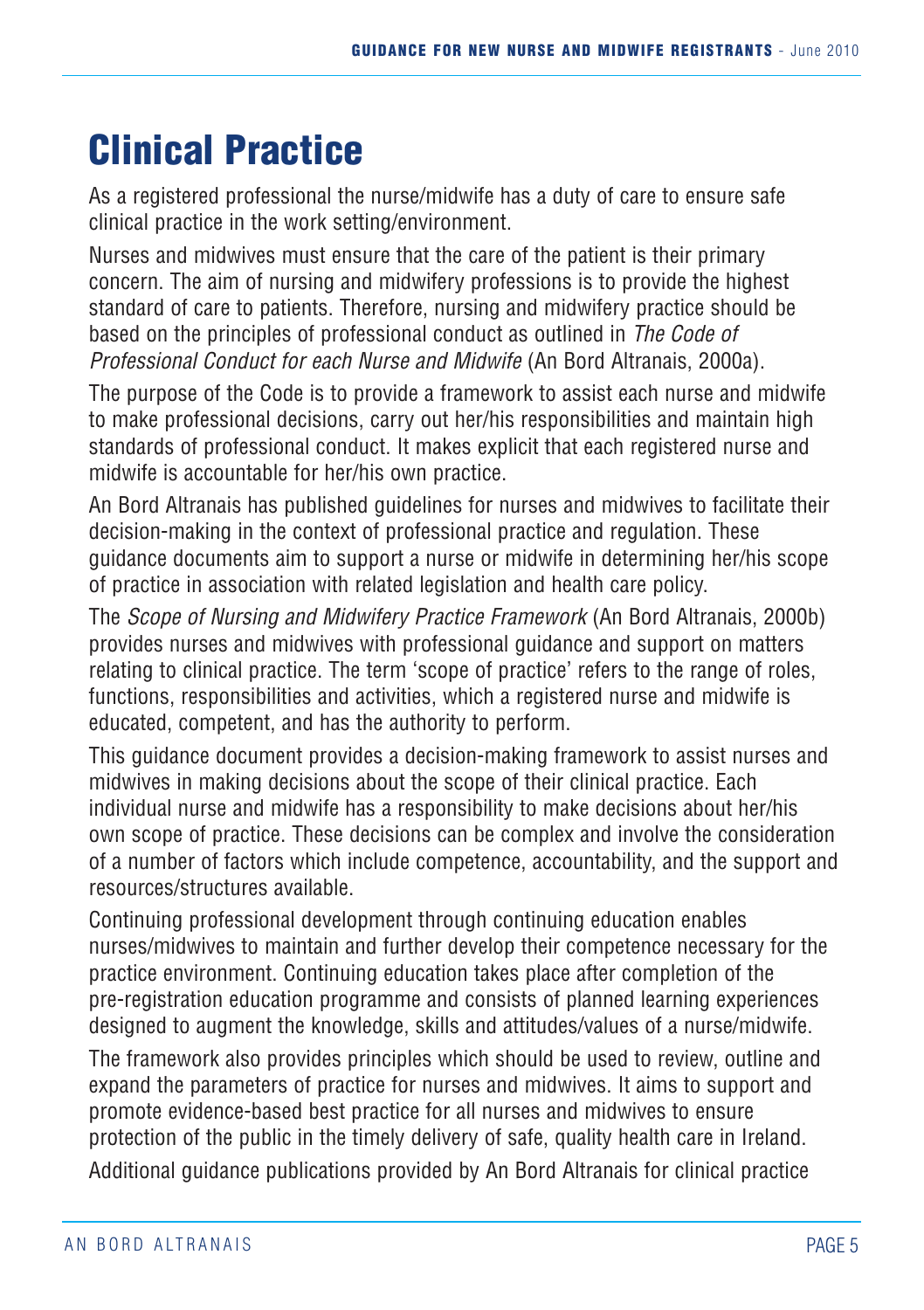include:

- Practice Standards for Midwives (2010)
- Professional Guidance for Nurses working with Older People (2009)
- Guidance to Nurses and Midwives on Medication Management (2007)
- Guidance to Nurses and Midwives Regarding Ethical Conduct of Nursing and Midwifery Research (2007)
- Guidance to Nurses and Midwives with regard to Strike Action (2006)
- Guidance to Nurses and Midwives with Serious Contagious/Infectious Diseases (2004)
- Recording Clinical Practice Guidance to Nurses and Midwives (1st edition, 2002)
- Guidance to Nurses and Midwives on the Development of Policies, Guidelines and Protocols (2000)

Each nurse and midwife should be familiar with these and other publications of An Bord Altranais relating to nursing and midwifery practice (see References and Additional Reading at the end of this Guidance). All are accessible to view and download via www.nursingboard.ie. Three interactive e-learning programmes covering the scope of nursing/midwifery practice, competence assessment and medication management are also available for viewing on the website.

#### **Language Competence**

Effective, safe and ethical nursing/midwifery practice is based upon the registrant's competence to integrate knowledge and clinical practice. English is the primary language for communication in Ireland. The ability to effectively communicate in English to and with patients, family/carers and other members of the health care team is a fundamental competency for all registered nurses and midwives working in Ireland (regardless of where their education and training took place or whether their first language or primary mode of expression is English or not).

Each registered nurse/midwife should be competent in English to:

- Communicate safely and effectively with patients and their families in one-to-one and group situations
- Assist patients to communicate their needs and make informed decisions
- Recognise and alleviate barriers to effective communication
- Communicate effectively with other members of the health care team
- Establish and maintain accurate, clear, objective and current patient records within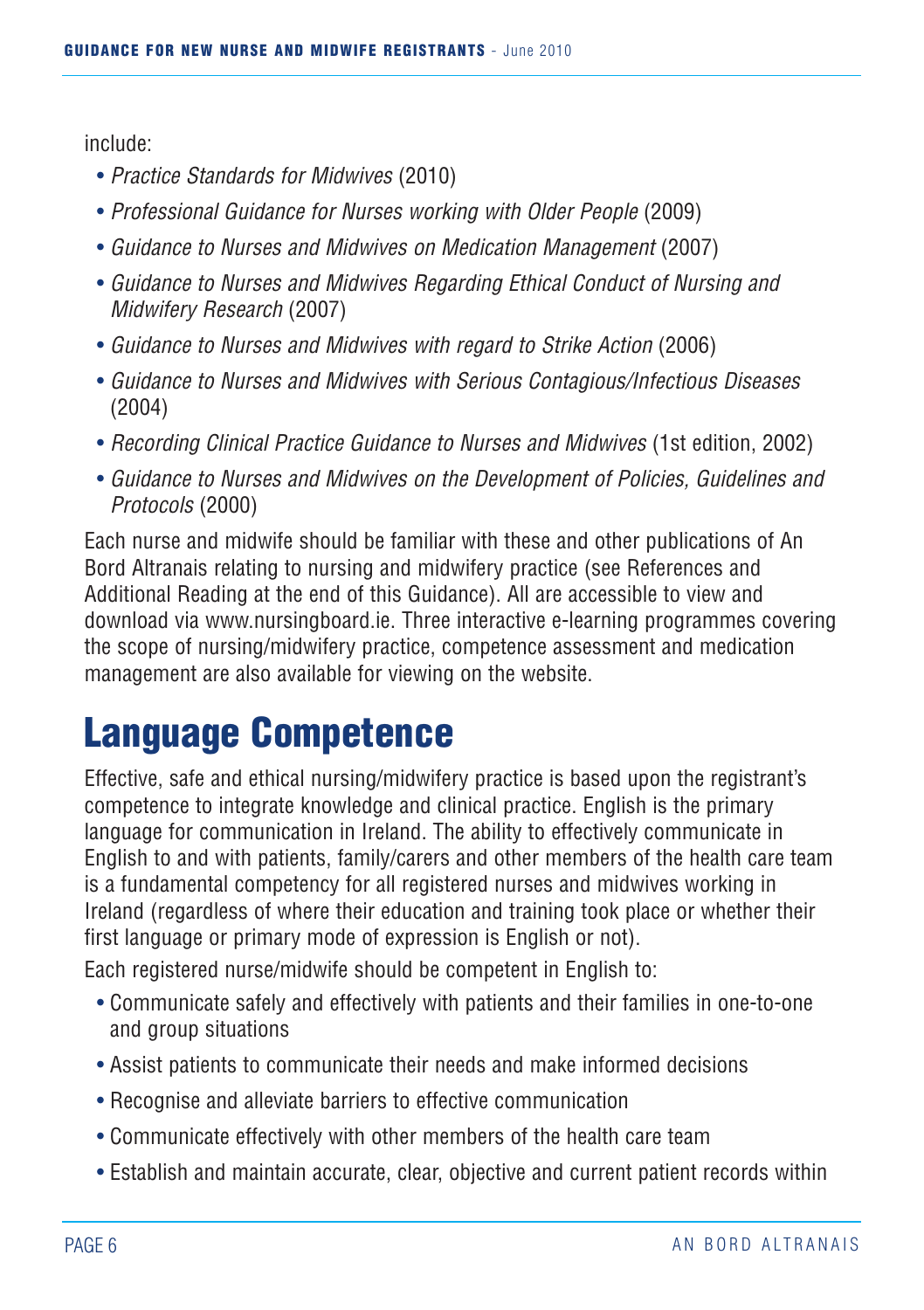a legal and ethical framework

• Use best evidence to support practice.

For EU registration applicants: Under EU Directive (2005/36/EC) on the recognition of professional qualifications, a nurse or midwife should have knowledge of the country's language(s) in order to practice as registered nurse/midwife in that country. An Bord Altranais does not assess the language competence of EU applicants as a prerequisite to registration. Employers may assess an individual nurse or midwife's English language competency or may require formal certification of such competence.

For Non-EU registration applicants: An Bord Altranais requires non-EU registration applicants, whose first language or primary mode of expression is not English, to meet minimum standards in one of the two tests, IELTS or TOEFL/TWE/TSE4 .

## **Responsibilities to Students and Junior Colleagues for Education and Training**

All registered nurses and midwives have a responsibility to support the learning and practice of students and junior colleagues in clinical practice. Guidance to facilitate the professions' responsibility for clinical teaching is provided in the Guidelines on the Key Points that may be considered when Developing a Quality Clinical Learning Environment (An Bord Altranais, 2003).

The aim of learning in clinical practice is to enable students to develop the domains of competence (An Bord Altranais, 2005) and become safe, caring, competent decision-makers, willing to accept personal and professional accountability for evidence-based nursing/midwifery care.

Facilitating learning through experience and providing guidance, support and supervision are fundamental to learning in clinical practice. Students learn primarily through the care experience they encounter and the extent of support provided. Each nurse/midwife has the responsibility to provide students with clinical support to help them question and critically reflect on practice and develop autonomy in decisionmaking to enable them become safe, caring competent nurses/midwives (An Bord Altranais, 2003).

The clinical learning environment can significantly impact upon student learning and it is possible to facilitate quality clinical learning by promoting factors that enhance and discourage those that restrict. The broad standard for the clinical practice placement is that it must provide experience, support and supervision commensurate

<sup>4</sup> IELTS is the International English Language Testing System (academic test). TOEFL/TWE/TSE refers to the Test of English as a Foreign Language/Test of Written English/Test of Spoken English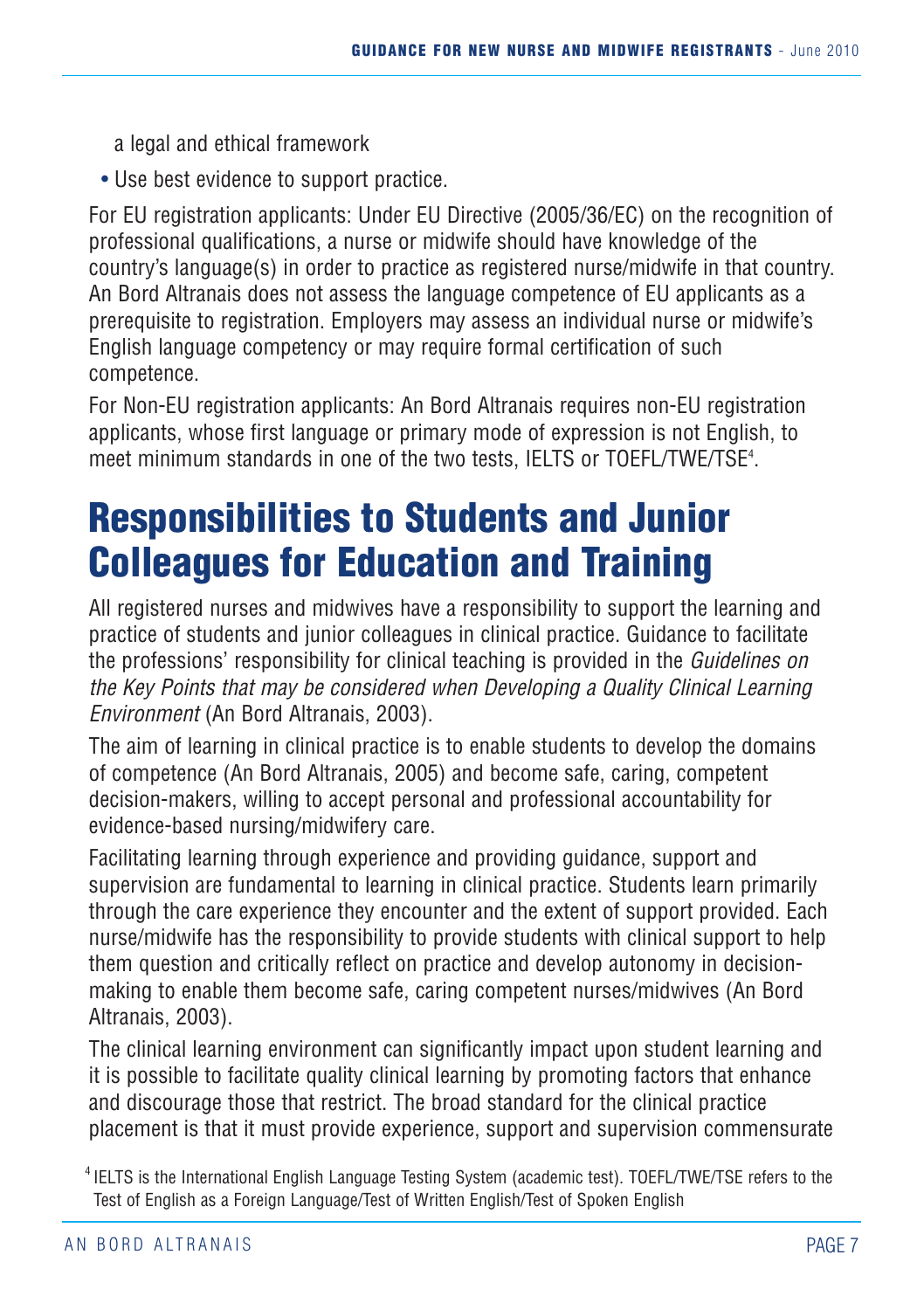with enabling the students to meet the learning outcomes of the programme. Following on the recommendations of the Nursing Education Forum, each student nurse/midwife should be assigned a named preceptor during a clinical practice placement. A preceptor is a registered nurse who is prepared to guide and direct student learning. The preceptor acts as a role model. All nurses and midwives who act as preceptors and support students should have completed a teaching and assessing and preceptorship in clinical practice programme to enable them to support, guide and assess students and assist them to learn the practice of nursing and midwifery (An Bord Altranais, 2005).

## **Fitness to Practise**

Protection of the public is a key responsibility of An Bord Altranais and its fitness to practise functions provide the regulatory framework for determining whether or not a nurse/midwife is fit to practise. Nurses and midwives may, at some point in their professional careers, be involved in fitness to practise matters, perhaps as the subject of a complaint, as the person making a complaint or acting as a witness at an inquiry.

An application to An Bord Altranais for a fitness to practise inquiry may be made on the grounds of:

- a) Alleged professional misconduct; and/or
- b) Alleged unfitness to engage in nursing/midwifery practice by reason of physical or mental disability.

A wide range of actions, inactions and behaviours may constitute professional misconduct. These generally fall into a number of broad categories, which include issues relating to competence, clinical practice especially medication management and behaviour in relation to patients and others. The standard of conduct is determined by The Code of Professional Conduct for each Nurse and Midwife (An Bord Altranais, 2000a) and other guidance documents published by An Bord Altranais. National and local policies and guidelines, in tandem with evidence-based nursing/midwifery practices, also contribute to establishing the standard of conduct for a registered nurse or midwife.

Nurses and midwives who are found to be unfit to practise due to a physical and/or mental disability may have a drug and/or alcohol dependence which has contributed to this disability. The individual may have a physical or a mental health problem that leads her/him to behave in an inappropriate manner or provide a less than acceptable standard of patient care, constituting professional misconduct. Examples include attending for work in an unfit state and misappropriation of drugs/prescription pads.

The procedure for conducting an inquiry in determining whether a nurse/midwife is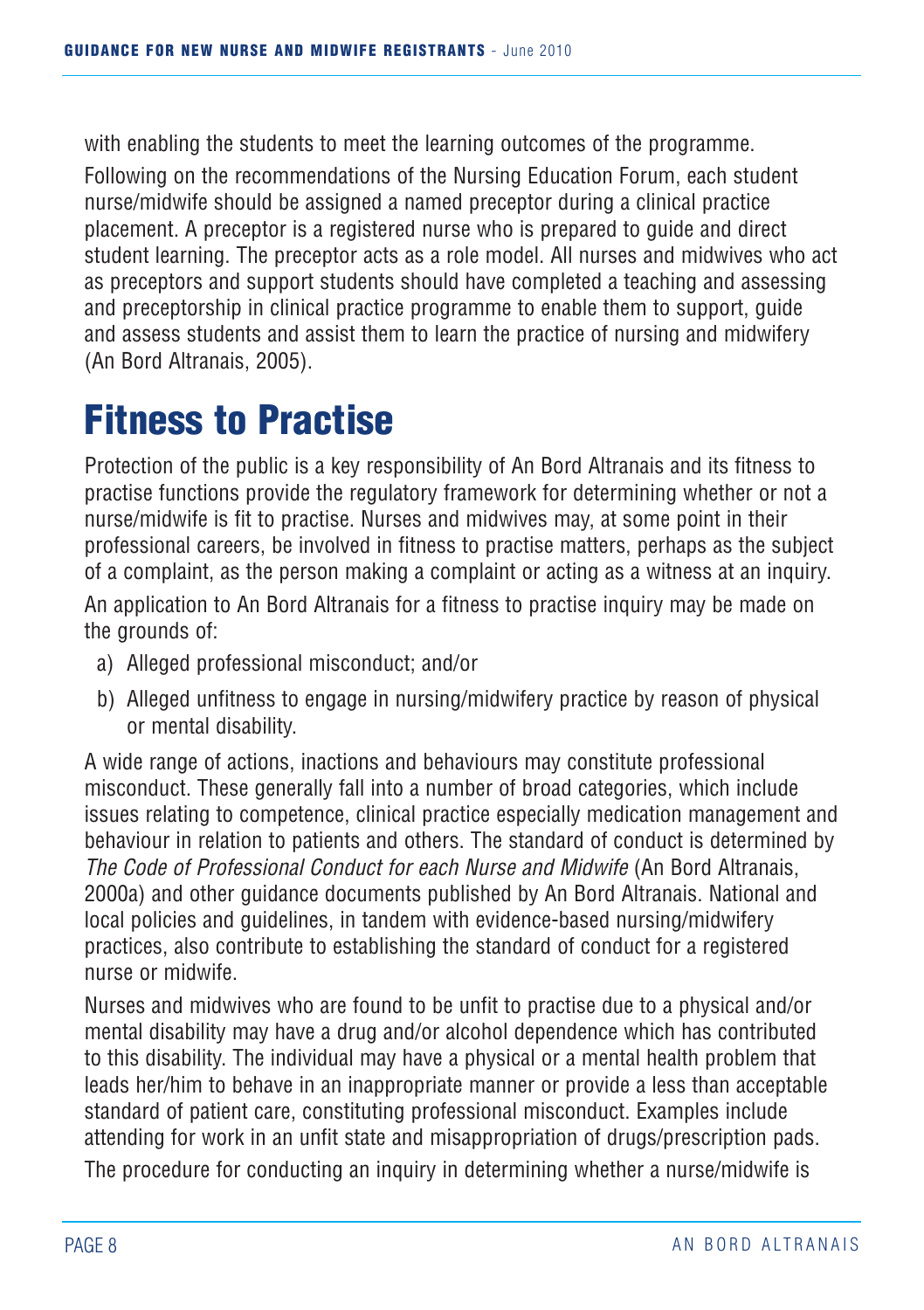unfit to practise is briefly outlined below.

- 1. A letter of complaint is sent to An Bord Altranais about an individual nurse/midwife. Anyone can make a complaint or report alleged misconduct of a nurse/midwife. The complainant may be an employer, a colleague, a student, patient or her/his family, or a member of the public. An Bord Altranais itself may initiate a complaint.
- 2. An Bord Altranais will establish that the named person is registered with the Board. The complainant is asked to confirm on what grounds they wish to make an application for inquiry:
	- a) Alleged professional misconduct; and/or
	- b) Alleged unfitness to engage in nursing/midwifery practice by reason of physical or mental disability
- 3. After the complainant has identified these grounds, the application for inquiry is sent to the named nurse/midwife inviting a response to the Fitness to Practise Committee in relation to the complaint/allegations.
- 4. Documentation is forwarded to the Fitness to Practise Committee of An Bord Altranais with the correspondence received from both parties. Based upon this information, the Committee will determine whether there is sufficient cause for holding an inquiry. (If there is insufficient cause for an inquiry this decision by the Committee must be confirmed by the Board after its review of the matter.)
- 5. Once determined that an inquiry will take place, a Notice of Inquiry is prepared which includes:
	- The identity of the nurse/midwife who is the subject of the complaint
	- The identity of the applicant and the grounds on which the complaint is made
	- Details of the specific allegations being made about the nurse/midwife
	- Names of the witnesses who will give evidence
	- The Inquiry date and location.
- 6. During an inquiry, those usually present include: the Fitness to Practise Committee, its legal advisor and the Chief Executive Officer team. The nurse/midwife who is subject of the inquiry has the choice of attending or not. If attending, the nurse/midwife has the right to be accompanied by representatives.
- 7. When the inquiry is concluded, the Committee prepares a report for the Board's consideration. The report details every allegation and whether or not they were proven; the basis for the Committee's decision regarding each allegation; whether the nurse was found guilty or not of professional misconduct and/or unfit to practise by reason of physical or mental disability; and the sanctions, if any, it is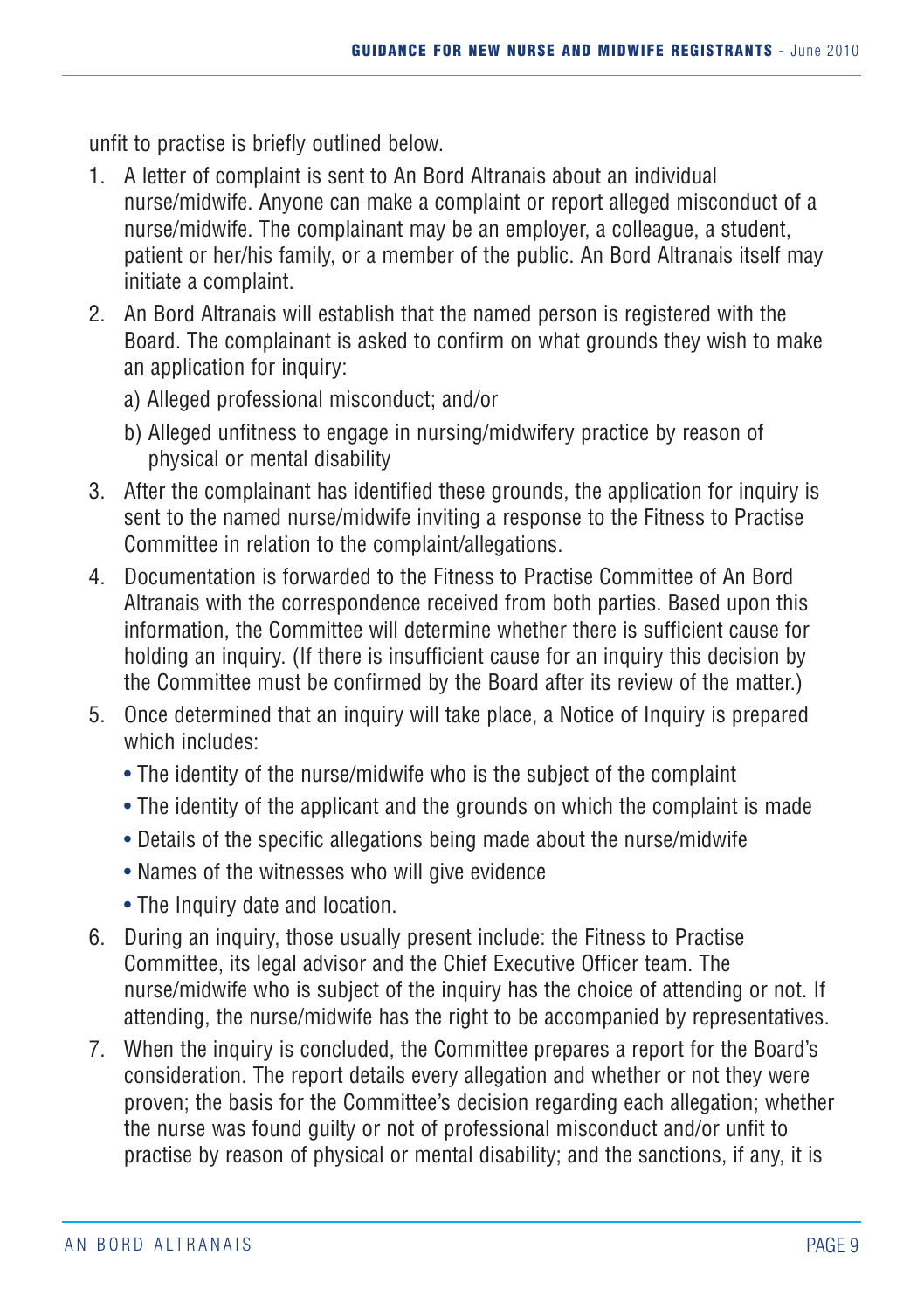recommending to the Board. The Board has the power to accept or reject the findings of the Fitness to Practise Committee.

8. A copy of the report is sent to the nurse/midwife and her/his representatives, along with the transcript of the inquiry. They are invited to attend the Board meeting at which the report will be considered and are given an opportunity at the meeting to address the Board regarding the report.

If the nurse/midwife is found guilty or unfit to practise because of either a) professional misconduct; or b) unfitness to engage in nursing/midwifery practice by reason of physical or mental disability or c) both, An Bord Altranais may impose one or more of the following sanctions which include:

- a) Erasure from the Register
- b) Suspension from the Register
- c) Attachment of Conditions to Registration
- d) Censure
- e) Advise
- f) Admonish.

The first three sanctions must be confirmed by the High Court.

The findings and decisions following Fitness to Practise Committee Inquiries may be reported in An Bord Altranais News and on the website.

This information is also communicated to the nurse's/midwife's employer and other regulators.

This summary is for general information; it does not provide a legal interpretation of the Nurses Act, 1985 and/or the conduct of inquiries. Detailed information regarding fitness to practise is contained in An Bord Altranais Newsletters of Summer and Winter 2007 (An Bord Altranais, 2007a and 2007b), which may be viewed and downloaded via www.nursingboard.ie. The website also contains a section on Reporting Misconduct.

## **References**

An Bord Altranais (2000a) The Code of Professional Conduct for each Nurse and Midwife. Dublin: An Bord Altranais.

An Bord Altranais (2000b) Scope of Nursing and Midwifery Practice Framework. Dublin: An Bord Altranais.

An Bord Altranais (2003) Guidelines on the Key Points that may be considered when developing a Quality Clinical Learning Environment. Dublin: An Bord Altranais.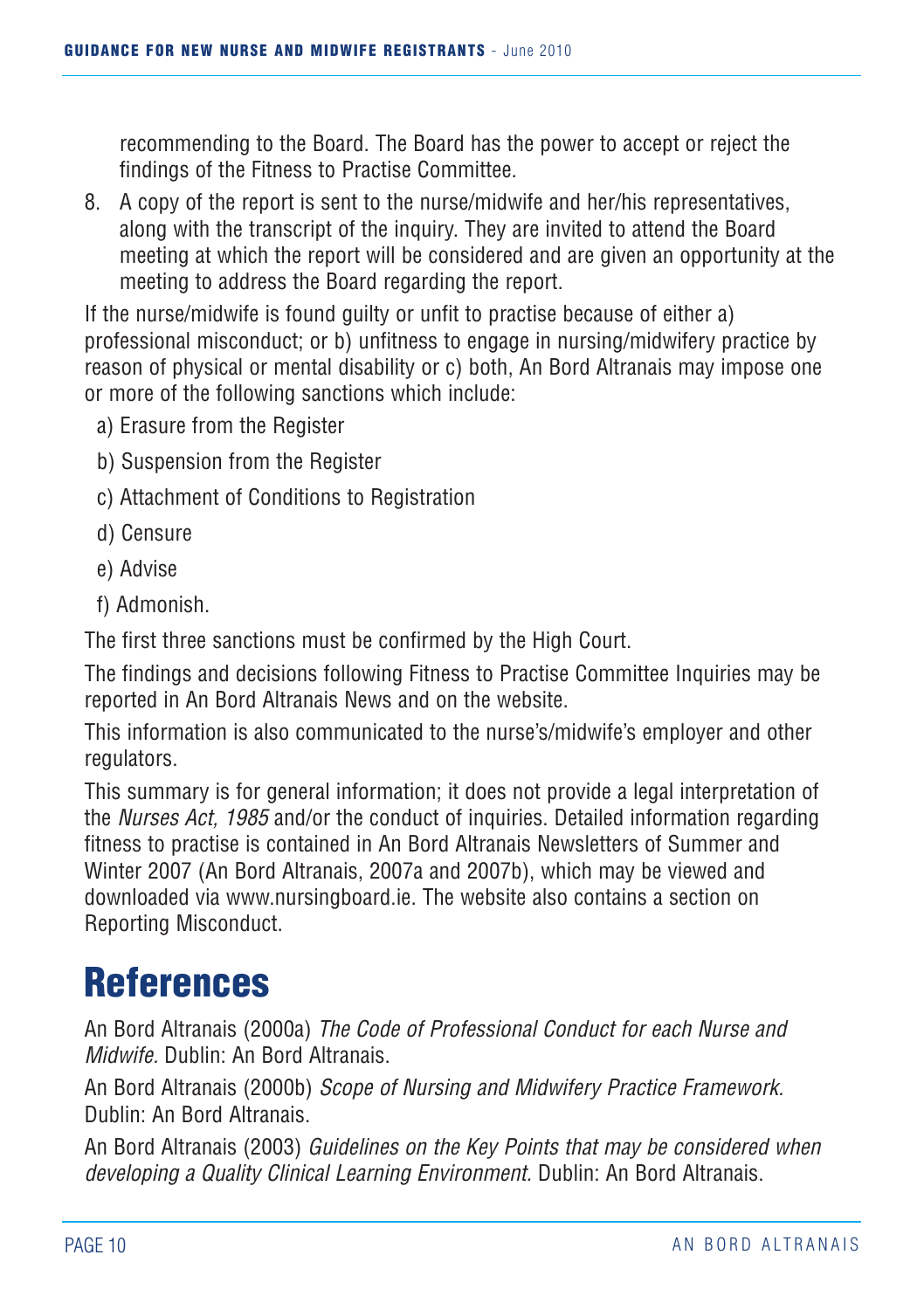An Bord Altranais (2005) Requirements and Standards for Nurse Registration Education Programmes. 3rd Edition. Dublin: An Bord Altranais.

An Bord Altranais (2007a) Fitness to Practise: what does it mean for nurses and midwives, News An Bord Altranais, Summer 2007.

An Bord Altranais (2007b) Fitness to Practise Inquiries: what happens before, during and after an Inquiry, News An Bord Altranais, Winter 2007.

Government of Ireland (1985) Nurses Act, 1985. Dublin: The Stationery Office.

## **Additional Reading**

An Bord Altranais (2010) Practice Standards for Midwives. Dublin: An Bord Altranais.

An Bord Altranais (2009) Professional Guidance for Nurses Working with Older People. Dublin: An Bord Altranais.

An Bord Altranais (2007) Guidance to Nurses and Midwives on Medication Management. Dublin: An Bord Altranais.

An Bord Altranais (2002) Recording Clinical Practice – Guidance to Nurses and Midwives. Dublin: An Bord Altranais.

An Bord Altranais (2000) Review of Scope of Nursing and Midwifery Practice. Final Report. Dublin: An Bord Altranais.

An Bord Altranais (2000) Guidance to Nurses and Midwives on the Development of Policies, Guidelines and Protocols. Dublin: An Bord Altranais.

#### **An Bord Altranais Departments**

#### **ACCOUNTS**

Tel: 01 6398500 Fax: 01 6398578 Email: accounts@nursingboard.ie

#### **EDUCATION AND PROFESSIONAL PRACTICE**

Tel: 01 6398562 Fax: 01 6398577 Email: education@nursingboard.ie

#### **LIBRARY**

Tel: 01 6398511 Fax: 01 6398596 Email: library@nursingboard.ie

#### **NURSING CAREERS CENTRE**

Tel: 01 6398565 Fax: 01 6398577 Email: ncc@nursingboard.ie

#### **REGISTRATION**

Tel: 01 2669777 Fax: 01 6398515 Email: registration@nursingboard.ie